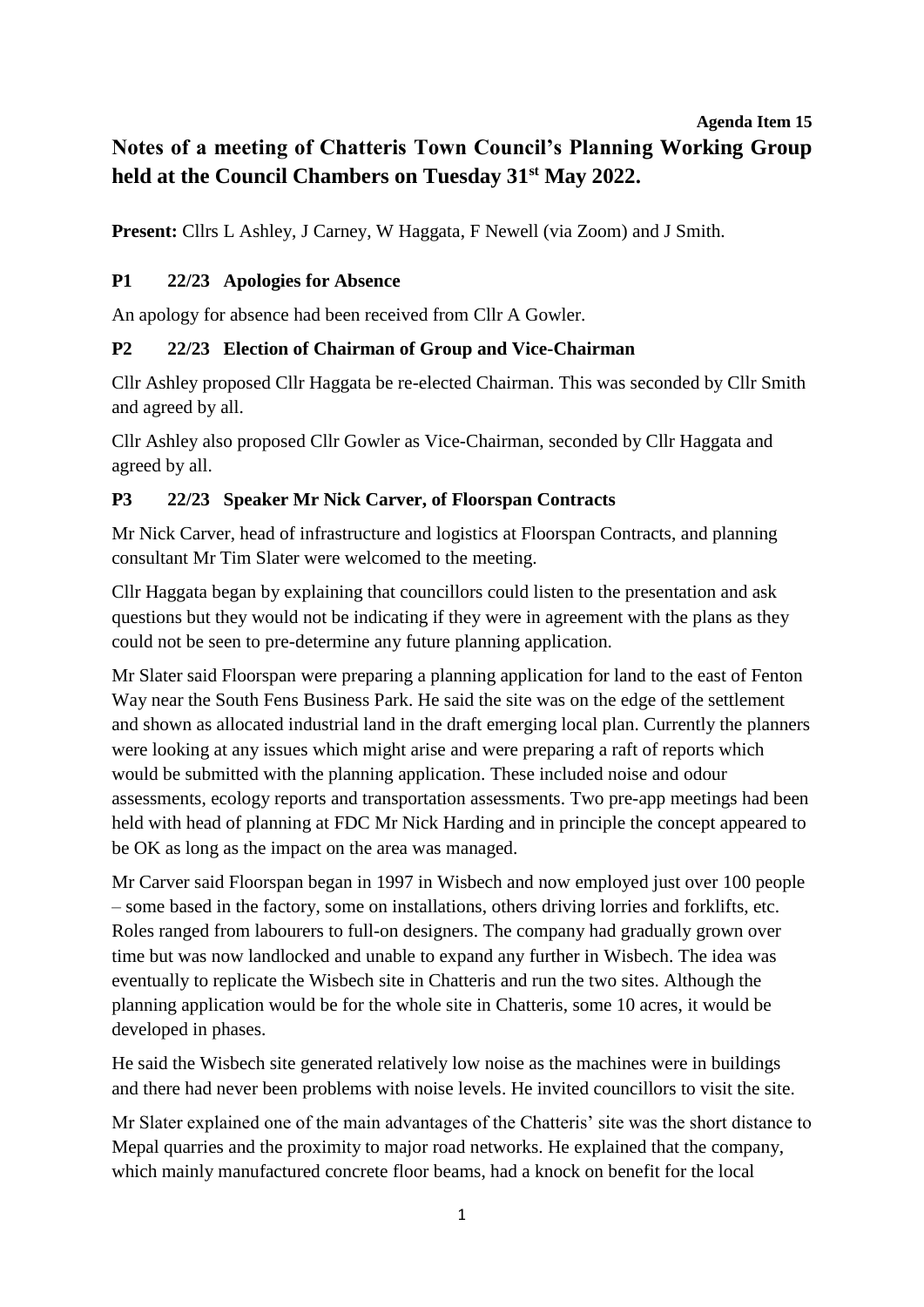economy. Space was needed to manufacture larger products such as floor beams for flats. Most of their clients were UK based but some products were sent abroad.

Mr Slater said Highways appeared to be reasonably happy with the scheme but Floorspan would be required to widen Fenton Way and if a footpath along the verge had not been delivered as part of another scheme they would be expected to deliver it. Councillors mentioned concerns about pedestrians and cyclists crossing Isle of Ely Way to access the town. Mr Slater said they would be directed to the safer crossing point near Aldi using an existing footpath.

Cllr Haggata asked how quickly work would begin on the site if planning permission was granted and Mr Carver said they hoped to begin in 2023, machinery was already lined up.

Mr Carver and Mr Slater were thanked for attending the meeting.

After they had left Councillors discussed the need to encourage people to walk and cycle to work and to access the countryside. It was agreed to ask if part of the planning conditions could be the improvement of an existing public footpath near the proposed site to allow the public greater access to the countryside.

## **P4 22/23 Appeals, Decisions and Withdrawn Plans**

The Clerk updated members on the latest planning decisions from Fenland District Council. The following had all been granted planning permission:

Erect single-storey rear extension to 6A Station Street; display of signs at Jacks, Fenland Way; erect part 2-storey, part single-storey extension to 9 West Park Street; erect two blocks of industrial units at South Fens Enterprise Park, Fenton Way; works to 2 Lime trees at 14 The Shrubbery; internal and external works to a listed building at 2 Park Street; erect a single-storey rear extension to 3 St Peter's Drive; erect a 2-storey rear extension to 22 South Park Street; alterations to shop front at 5 Park Street; and change of use of land and buildings from agricultural storage to open industrial use at A Bartlett & Sons, Huntingdon Road.

# **P5 22/23 Applications & Revised Applications**

a) F/YR22/0503/CERTLU - Certificate of lawfulness (existing): Occupation of annexe as self-contained dwelling without compliance with condition 7 of planning permission F/YR01/0787/F relating to ancillary use at annexe west of 14 London Road – *No knowledge of history of site.*

b) F/YR22/0512/TRCA - Works to various trees within a tree line in a Conservation Area including Leylandii trees, Sycamore trees and Ash trees at 8 London Road - *Support*

c) F/YR22/0508/F - Erect a single-storey infill extension to front elevation and conversion of garage to form additional living accommodation (retrospective) at 1 Manor Gardens - *Support*

d) F/YR22/0530/A - Display of 2 x externally illuminated signs at 15 Bridge Street - *Support*